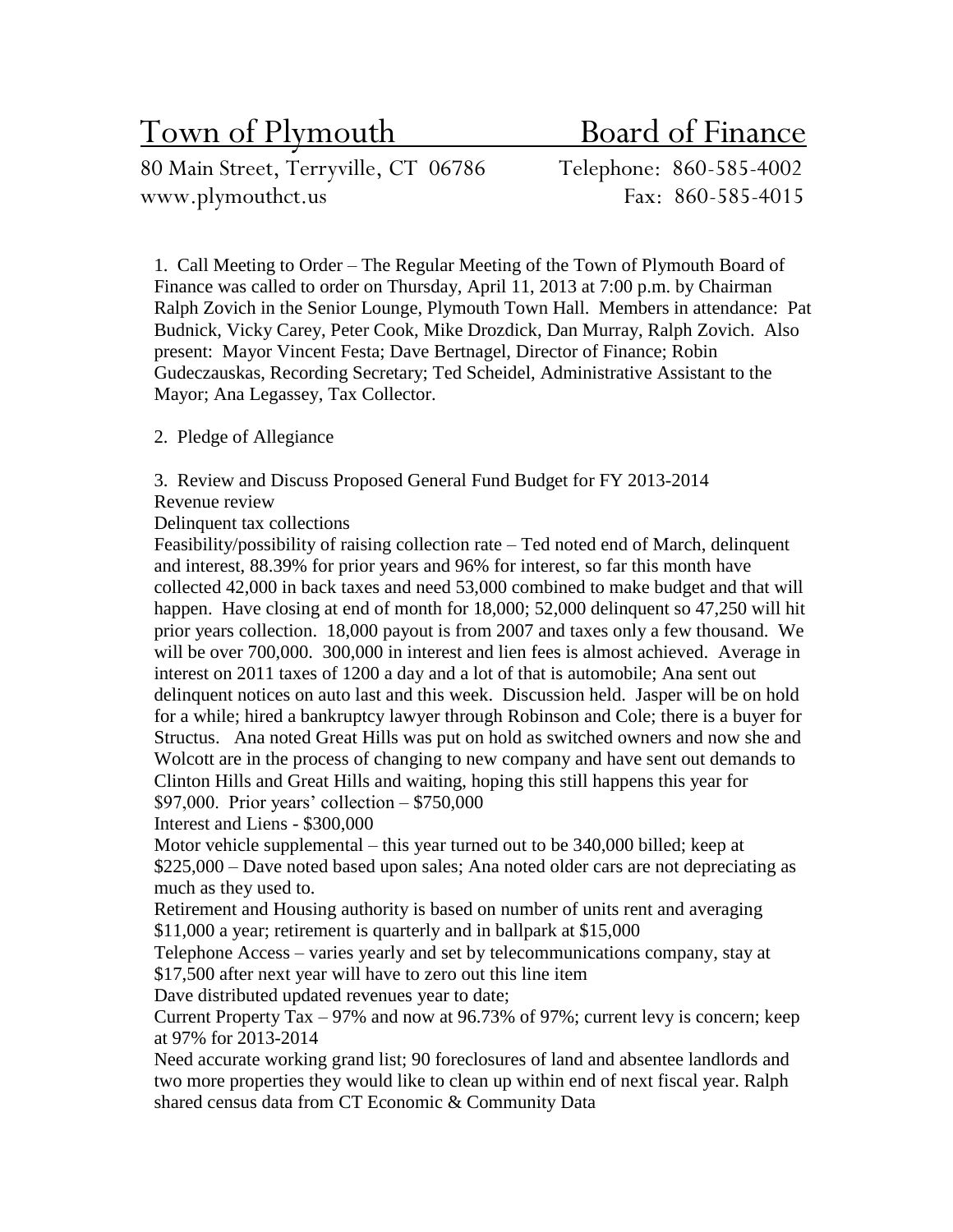Recording Fees at 55,000

Conveyance at \$65,000

Planning & Zoning at \$4750

Sub Division hearings based on activity

Fire Marshal increase to \$1000

Police Permits have backlog on pistol permit applicants and will have excess and will spike and then go back down – keep at \$3500

Recycling Rebates – add line item in 2014-2015 budget

Recreation Programs – no monies in general fund to support program; these are

additional fees and depends on participation each year

Extra Duty Reimbursement – increase to \$10,000

New total for Charges for Services is 454,690

Judicial Refunds increase to \$3,500

Miscellaneous – discussion held on insufficient check charges from bank now at \$35 with discussion on increasing; Ana noted other towns add on a \$5 administrative fee which we pay to DMV will be added to bills here so the town does not take on that cost.

Other/Misc Revenue total is now at \$72,000

State & Federal Grants

Veterans Grant - may have additional abatements for service people in Afghanistan, etc.

Pilot State Property has been eliminated and direct to BOE through ECS Grant program Elderly Freeze and Circuit Breaker are run through assessor's office and people need to apply

Manufacturers Pilot - .10% was to come back to municipalities when sales tax was increased and last year got \$140,000 in August and this year saying lower as state projecting a deficit and program eliminated for next year and into Alliance district for underperforming schools.

School transportation grant is gone

Outplacement Excess Cost – goes by previous years expenditures for excess costs Adult Education – received direct and no change

Pequot Pilot – gone to ECS component

Federal Pilot – next year being cut back 25%

Sales Tax – being eliminated

Miscellaneous Grants  $-2$  year grant or bonded money from the State

Civil Preparedness - \$350

Total State & Federal \$10,859,000 plus \$350

Appropriation of Fund Balance – agree to leave at \$250,000

Operating Transfers In – Fall Mountain water assessments and will be paid off in 2015 but numbers will keep going down

Current Levy discussion held

Revised expenditures of 39,138,265; or expenditure increase of \$217,770

Current Levy will be 25,967,725 (Current Property Tax 2013-2014)

\$407,725 increase in taxes to balance budget; 1 adjusted mill equals 735,100

.55% mills

Tax increase 1.6%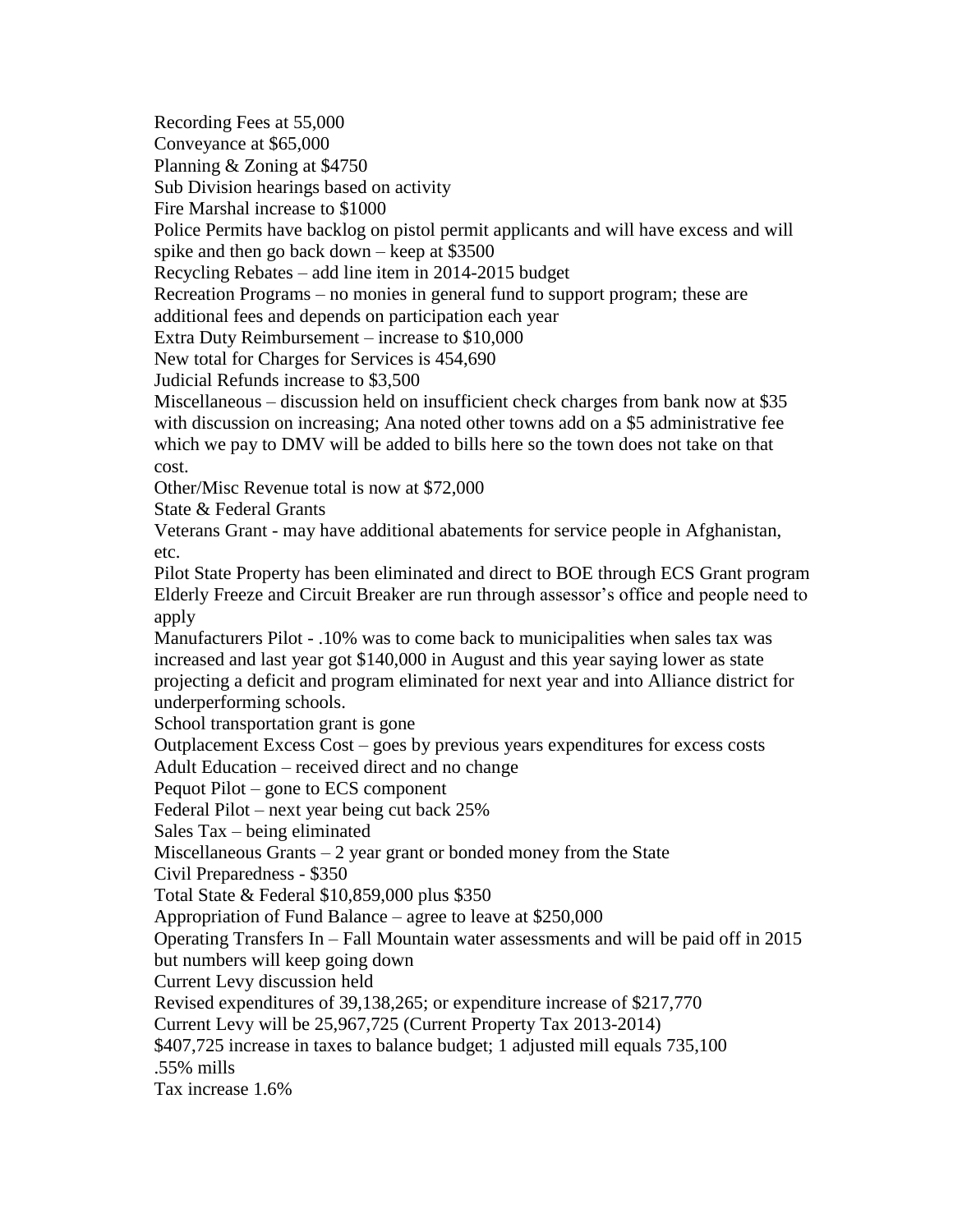Ralph reviewed changes from Monday; Population data distributed on salaries of individuals set salary on for tax collector and town clerk noting our tax collector is grossly underpaid from towns our size latest data done in 2012. Peter gave update from list he compiled from salaries in our budget. Vicky, going back several years in order to be fair to non union people we waited until contracts settled and then took % of what unions got and gave to non union; minutes from a few years ago overview on discussion on employee evaluations; have no qualms with anyone getting a raise and do by pay for performance, single out certain people or go back to way we did it in past; what pays in town and is that years of experience. Peter, don't like tying any job salary to any union contract and when tax collector position that took 10% decrease no one union or employee took that and they will never be where they should be. Discussion held noting Human Resources re performance evaluation document should be implemented if approved by Council and set goals and objectives for 2013/2014 the board will then have basis; we are not beholden by any past practices . Pat stated data is all well and good but look at all positions and there are other town hall positions under paid; percentage increases as we do not know performance of other employees. Mayor Festa stated for clarification, two positions referring are elected and at best the only person who can supervise and evaluate is the Mayor and difficult at times as they state they are elected officials and do not need to adhere to anything; back few years and look at former tax collector, when Ana came on board salary was cut and stated wait a bit and will bring up; she has done that time and time again and can see performance and look at individual and position and wholeheartedly look at where was, dollar amount, what you reduced salary and where she should be now based on performance alone and what she has done with that department. Salary of \$48,000 which would be 3000 over this year in budget. Mayor, for non union supervisory personnel and classified service cam be implemented. Discussion held noting WPCA was not included; Dave gave update noting previous tax collector was supplemented with WPCA and brought her salary to approximately \$51,000; out of 48,000 the town is paying \$45,000. Peter, when talk about setting up reviews for individuals, only way to get something good is to have review done this year and set goals and objectives so we can measure how they do. We set collection rate and she will be very close to doing it. Mayor Festa noted as follow up and when she came on board they talked about goals and objectives and reports that come here monthly are instruments showing she has done that. Dan Murray, a job description is great, salary range is companion piece to go with it and what we did with position was first time ever saw it and had individual come in and starting point; we should say minimum is x and mid is y and max is z and should be career opportunities and development for growth, explained outlook and discussion held.

**MOTION**: To set the Tax Collector salary at \$48,000 for 2013-2014 by Mike Drozdick; second Dan Murray. Discussion: none. Vote: unanimous with Vicky abstaining.

**MOTION**: To accept the proposed 2013-2014 budget for \$39,138.265 by Dan Murray; second Pat Budnick. Discussion: none. Vote: Pat Budnick, yes; Mike Drozdick, yes; Vicky Carey, yes; Dan Murray, yes; Pete Cook, yes. Vote is unanimous.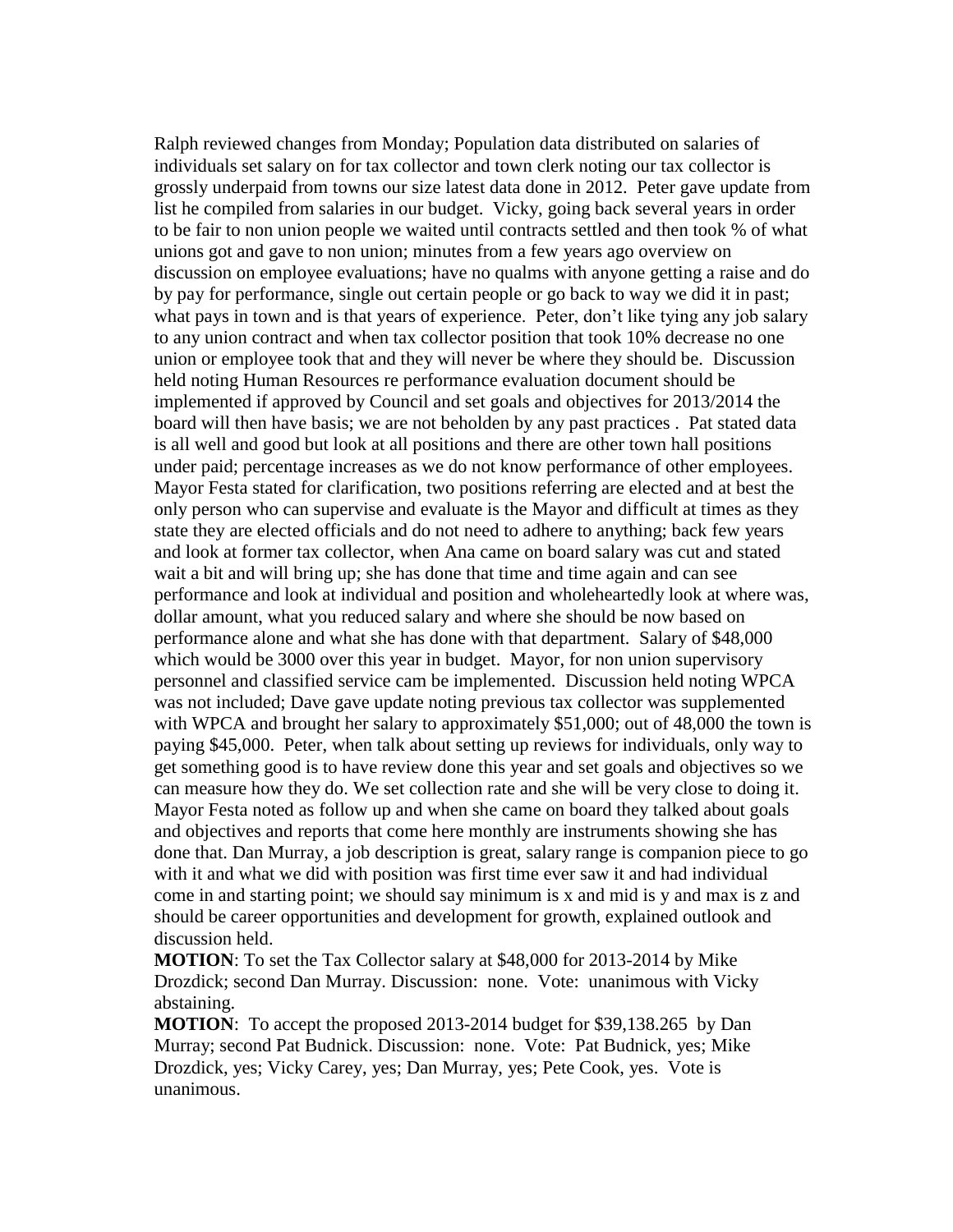#### Parks & Rec

Chairman Zovich stated we had asked for description of duties and responsibility of two employees during the winter. Linda Kazmierski, Chairman of Parks & Rec, reviewed job description of full time assistance parks & rec workers. Board asked if those things can get done with one person; Linda, no, we will get skateboard park and now reservoir and many times on weekends see them helping out elsewhere and sees them working. No way one person can handle those. Board: are they somewhat underutilized in winter; Linda has followed and watched and feels both work very hard. Vicky noted with regard to the reservoir we do not know who is getting that and up to Town Council. Linda noted Paul and Will, every time asked to do something they do it and when Paul Denis retires it will take two to replace him and she supports her people in any way. Board: question about director position and can that be a part time position and how will insure job is done for what the town wants for useful, beneficial and new programs; asked if board has goals and objectives they would like the director to accomplish or staff for her board or comfortable with programs in place. Cathy Kosak, Parks & Rec Commission, responded they just had a meeting and discussed and will advertise for new director and someone who will develop, expand and bring beyond what was done in the past and looking for program to grow. Linda, they are moving forward. Cathy stated they will have to work with job description on file and experience would substitute for degree and looking for someone to grow programs. Ralph reviewed demographics. The Board thanked the Parks/Rec member for the update.

Chairman Zovich noted last year we had narrative in beginning of budget and distributed draft budget highlights for the public hearing. At regular meeting next Thursday, the final draft of budget will be done.

#### 4. Public Comment

a. Melanie Church, 328 Main Street – think if you keep giving big raises to non union employees you cannot go to union and say we are a month away from doing bankruptcy and cannot afford to give because once go to arbitration they will win; also beg to differ, if have problem with town clerk go to state elections or secretary of state who oversees her office. They are the boss of the town clerk. Imagine there is a state tax collector; Ted Scheidel stated it is OPM.

b. Mayor Festa, point of clarification, in regards to two elected, both Secretary of State and OPM, individuals are refereed back to the Mayor's office and ultimate responsibility is back to the Mayor.

#### 5. Board Member Comments

a. Vicky Carey, did anyone need clarification as to reservoir committee; Vicky went through minutes and read her email into record. This is for \$50,000 in capital outlays and starting point.

b. Ralph Zovich, did attend council meeting on Tuesday and they approved authorizing the Mayor and Finance Director to sign grant application for hybrid vehicles.